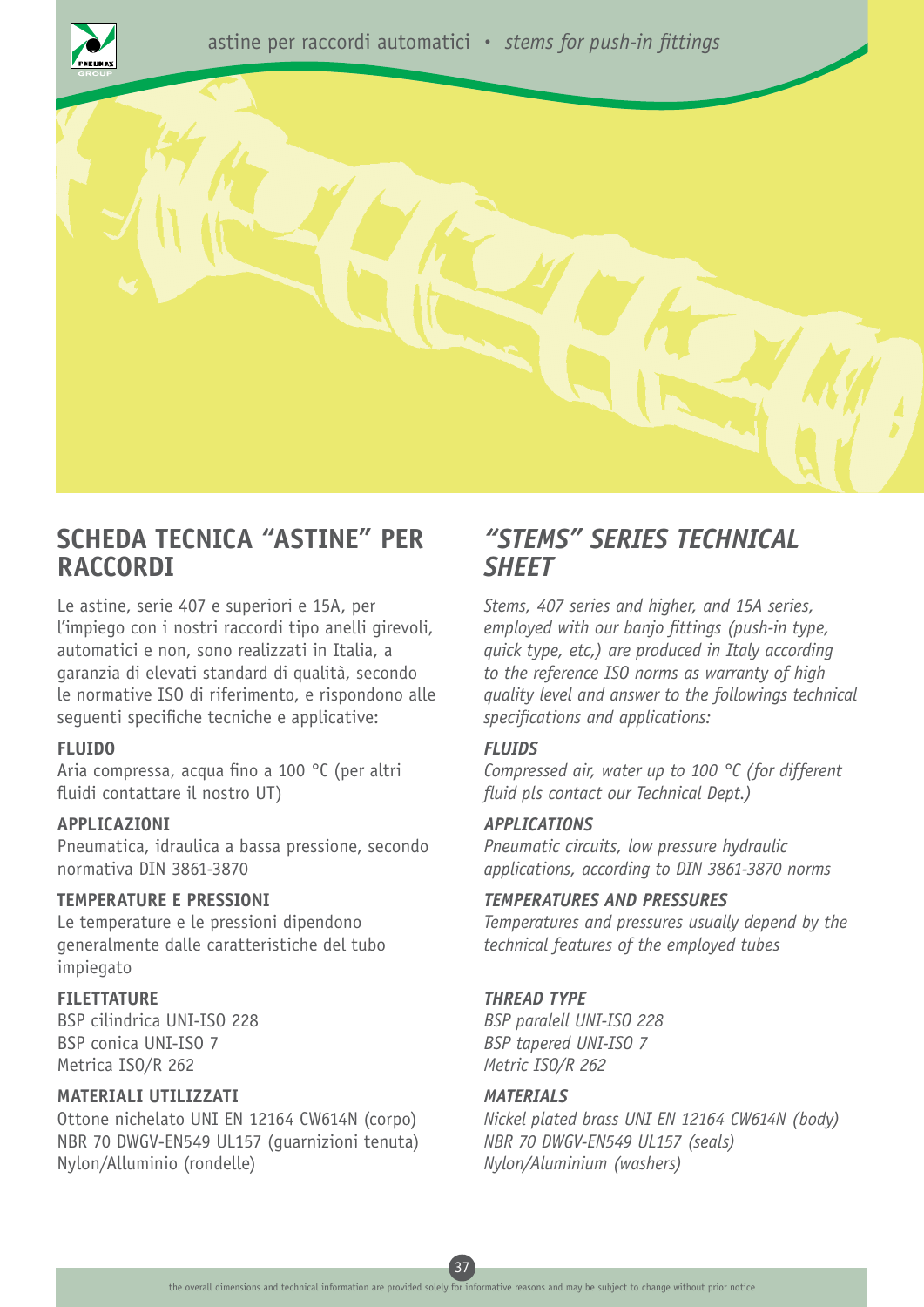





38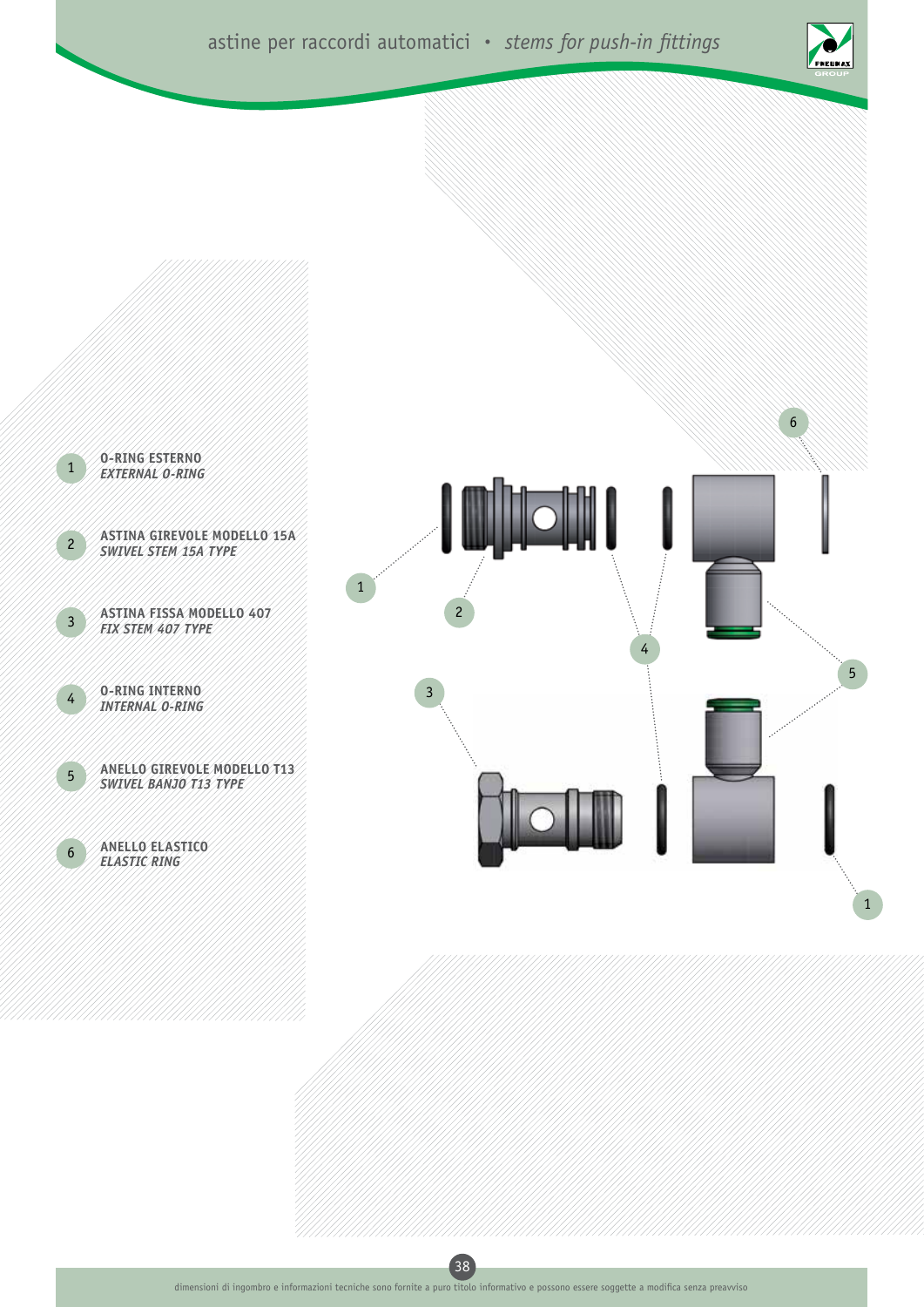ART. 407 Vite cava semplice con 0-Ring *Banjo stem single with O-Ring*

| <b>CODICE</b> | A    | B   | c     |      | Þ  | ð   |
|---------------|------|-----|-------|------|----|-----|
| 40718         | G1/8 | 4,5 | 13,75 | 25   | 14 | 100 |
| 40714         | G1/4 | 9,9 | 16,7  | 30   | 17 | 50  |
| 40738         | G3/8 | 6   | 18    | 34   | 22 | 25  |
| 40712         | G1/2 | 7,4 | 21,5  | 39,5 | 27 | 25  |
|               |      |     |       |      |    |     |

ART. 407V Vite cava semplice *Banjo stem single*

| <b>CODICE</b> | A              | B   | C    | L    | r  | È   |
|---------------|----------------|-----|------|------|----|-----|
| 407M5         | M <sub>5</sub> | 5,8 | 9,6  | 17,5 | 8  | 100 |
| 40718V        | G1/8           | 9   | 15   | 28   | 14 | 100 |
| 40714V        | G1/4           | 11  | 18   | 33   | 17 | 50  |
| 40738V        | G3/8           | 12  | 21,5 | 37   | 22 | 50  |
| 40712V        | G1/2           | 14  | 24   | 42   | 27 | 25  |
|               |                |     |      |      |    |     |



#### ART. 408V Vite cava doppia *Banjo stem double*

| <b>CODICE</b> | A    | B  | C    | D  | L    | Þ  | È  |
|---------------|------|----|------|----|------|----|----|
| 40818V        | G1/8 | 9  | 15   | 31 | 44,5 | 14 | 50 |
| 40814V        | G1/4 | 11 | 17   | 36 | 51,5 | 17 | 50 |
| 40838V        | G3/8 | 12 | 20,5 | 42 | 58,6 | 22 | 25 |
| 40812V        | G1/2 | 14 | 24   | 50 | 68   | 27 | 20 |
|               |      |    |      |    |      |    |    |
|               |      |    |      |    |      |    |    |

#### Arta singola per anello girevole<br>ART. 15A Cincle stem for surival banja *Single stem for swivel banjo*

| <b>CODICE</b> | G              |      | ES. | н    | È  |
|---------------|----------------|------|-----|------|----|
| 15AM5         | M <sub>5</sub> | 17   | 2,5 | 4,0  | 10 |
| 15AM5L        | M <sub>5</sub> | 18   | 2,5 | 4,0  | 10 |
| 15AM6L        | M <sub>6</sub> | 19   | 2,5 | 5,0  | 10 |
| 15A18         | 1/8            | 24,5 | 3   | 5,5  | 10 |
| 15A14         | 1/4            | 28   | 4   | 6,5  | 10 |
| 15A38         | 3/8            | 32,5 | 5   | 7,5  | 10 |
| 15A12         | 1/2            | 39   | 8   | 10,0 | 10 |





















39